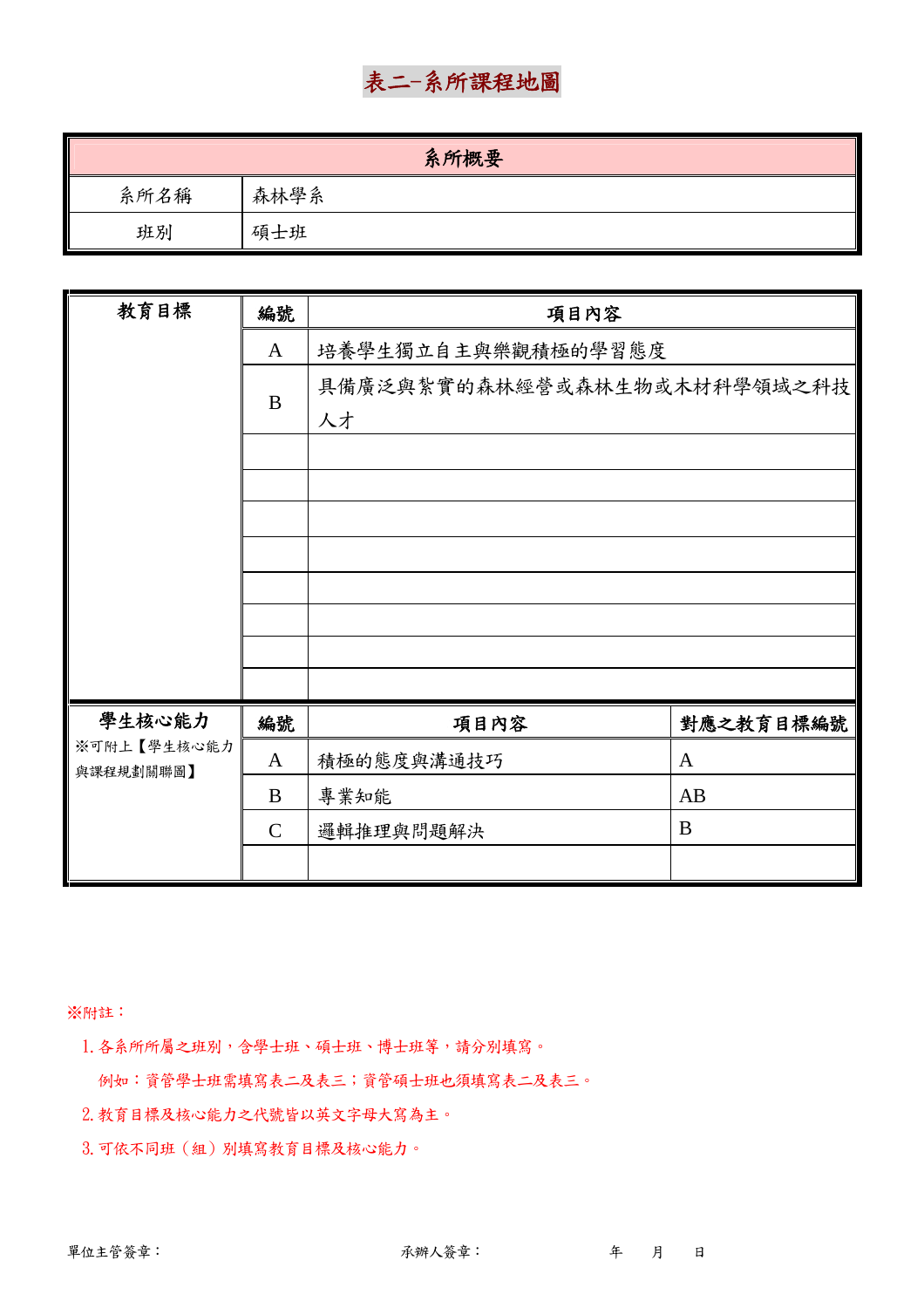◎規劃單位:

| 課程名稱                                                                                                         |   | 規劃要點(附註)       |   |                         | 對應核心       | 開課單位 | 備註 |
|--------------------------------------------------------------------------------------------------------------|---|----------------|---|-------------------------|------------|------|----|
|                                                                                                              | 1 | $\overline{2}$ | 3 | $\overline{\mathbf{4}}$ | 能力編號       |      |    |
| 院核心課程(若無免填)                                                                                                  |   |                |   |                         |            |      |    |
| (中文)<br>英文)                                                                                                  |   |                |   |                         |            |      |    |
| 必修課程                                                                                                         |   |                |   |                         |            |      |    |
| (中文) 碩士論文<br>(中文)Thesis                                                                                      | M | $\mathcal{C}$  | Y | 6                       | <b>ABC</b> | 森林系  |    |
| (中文)森林經營與管理專題(一)<br>(英文) Seminar in Forest Management and<br>Administration (I)                              | M | $\mathcal{C}$  | Y | $\overline{2}$          | <b>ABC</b> | 森林系  |    |
| (中文)森林生物與保育專題(一)<br>$(\n  4 ★ × 5 5 5 6 1 6 1 6 1 6 1 6 1 1 1 1 1 1 1 1 1 1 1 1 1 1 1 1$<br>Conservation (I) | M | $\mathcal{C}$  | Y | $\overline{2}$          | <b>ABC</b> | 森林系  |    |
| (中文)林產物性專題(一)<br>(英文) Seminar in Physical Aspects of Forest<br>Products (I)                                  | M | $\mathcal{C}$  | Y | $\overline{2}$          | <b>ABC</b> | 森林系  |    |
| (中文)林產化性專題(一)<br>$(\nexists \xi)$ Seminar in Chemical Aspects of Forest<br>Products (I)                      | M | $\mathcal{C}$  | Y | $\overline{2}$          | <b>ABC</b> | 森林系  |    |
| (中文)森林經營與管理專題(二)<br>(英文) Seminar in Forest Management and<br>Administration (II)                             | M | $\mathcal{C}$  | Y | $\overline{2}$          | <b>ABC</b> | 森林系  |    |
| (中文)森林生物與保育專題(二)<br>$(\nexists \times \mathbf{x})$ Seminar in Forest Biology and<br>Conservation (II)        | M | $\mathcal{C}$  | Y | $\overline{2}$          | <b>ABC</b> | 森林系  |    |
| (中文)林產物性專題(二)<br>(英文) Seminar in Physical Aspects of Forest<br>Products (II)                                 | M | $\mathcal{C}$  | Y | $\overline{2}$          | <b>ABC</b> | 森林系  |    |
| (中文)林產化性專題(二)<br>$(\nexists \in \mathcal{X})$ Seminar in Chemical Aspects of Forest<br>Products $(II)$       | M | $\mathcal{C}$  | Y | $\overline{2}$          | <b>ABC</b> | 森林系  |    |

※附註:規劃要點填表說明:(1到4各欄位請填正確代表字母)

1:U-學士課程、M-碩士課程、D-博士課程。

2:A-正課、B-實習課、C-台下指導之科目如學生講述或邀請演講之專題討論、專題研究……等。 3:S-學期課、Y-學年課。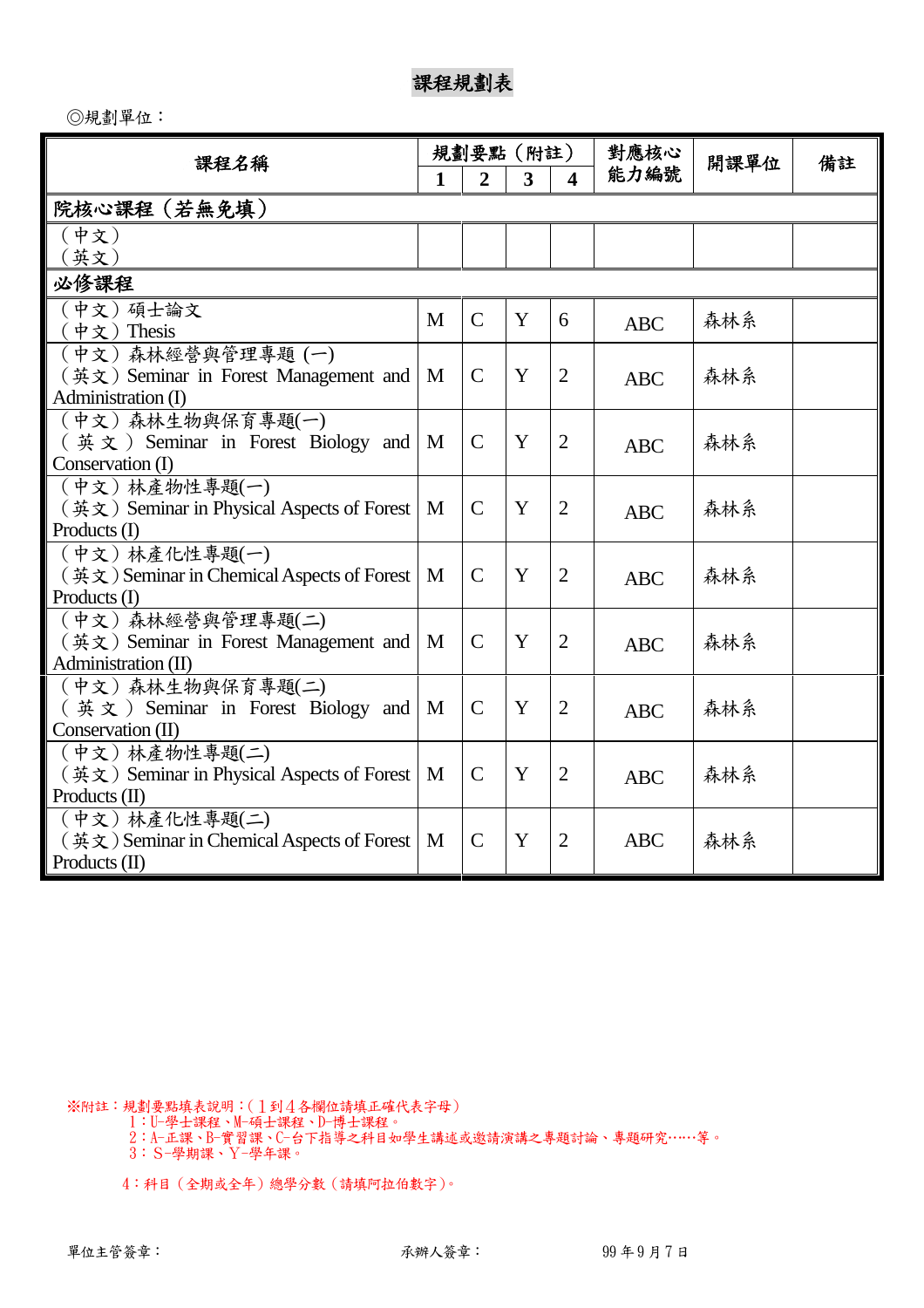◎規劃單位:

| 課程名稱                                                                    | 規劃要點 |                | (附註) |                         | 對應核心      | 開課單位 | 備註      |
|-------------------------------------------------------------------------|------|----------------|------|-------------------------|-----------|------|---------|
|                                                                         | 1    | 2              | 3    | $\overline{\mathbf{4}}$ | 能力編號      |      |         |
| 選修課程                                                                    |      |                |      |                         |           |      |         |
| (中文)生態氣候學與復育生態學特論                                                       |      |                |      |                         |           |      | 99-1 新開 |
| (英文) Special Topics on Ecoclimatology and                               | M    | $\overline{A}$ | S    | $\overline{2}$          | <b>BC</b> | 森林系  |         |
| <b>Restoration Ecology</b>                                              |      |                |      |                         |           |      |         |
| (中文)天然資源評估法                                                             | M    | A              | S    | 3                       | <b>BC</b> | 森林系  |         |
| (英文) Natural Resources Assessment                                       |      |                |      |                         |           |      |         |
| (中文) 高等遙測影像分析                                                           | M    | A              | S    | 3                       | BC        | 森林系  |         |
| (英文) Advanced Digital Image Analysis                                    |      |                |      |                         |           |      |         |
| (中文)林木生長收穫學特論                                                           | M    | $\mathbf{A}$   | S    | 3                       | <b>BC</b> | 森林系  |         |
| $(\nexists \times)$ Special Topics in Growth and Yield                  |      |                |      |                         |           |      |         |
| (中文) 資源多變量分析                                                            | M    | $\mathbf{A}$   | S    | 3                       | <b>BC</b> | 森林系  |         |
| (英文) Resources Multivariate Analysis                                    |      |                |      |                         |           |      |         |
| (中文) 數位遙測影像分析                                                           | M    | $\mathbf{A}$   | S    | 3                       | <b>BC</b> | 森林系  |         |
| $($ 英文) Digital Remote Sensing Imagery Analysis                         |      |                |      |                         |           |      |         |
| (中文)高等數位地圖學                                                             | M    | $\mathbf{A}$   | S    | 3                       | <b>BC</b> | 森林系  |         |
| (英文) Advanced Digital Cartography                                       |      |                |      |                         |           |      |         |
| (中文)森林經理學研究法                                                            | M    | $\mathbf{A}$   | S    | $\overline{2}$          | <b>BC</b> | 森林系  |         |
| $(\frac{4}{x} x)$ Research Methods of Forest Management                 |      |                |      |                         |           |      |         |
| (中文) 地理資訊系統                                                             | M    | $\mathbf{A}$   | S    | 3                       | <b>BC</b> | 森林系  |         |
| (英文) Geographic Information System                                      |      |                |      |                         |           |      |         |
| (中文) 數位資源資訊系統                                                           | M    | A              | S    | 3                       | <b>BC</b> | 森林系  |         |
| $(\frac{4}{x}x)$ Digital Resources Information System                   |      |                |      |                         |           |      |         |
| (中文) 高等森林測計學                                                            | M    | A              | S    | 3                       | <b>BC</b> | 森林系  |         |
| (英文) Advanced Forest Measuration                                        |      |                |      |                         |           |      |         |
| (中文)林業經濟學特論                                                             | M    | A              | S    | 3                       | <b>BC</b> | 森林系  |         |
| $(\frac{3\pi}{\mathcal{K}}\times)$ Special Topics in Forestry Economics |      |                |      |                         |           |      |         |
| (中文)林業政策及法規研究法                                                          | M    | A              | S    | 3                       | BC        | 森林系  |         |
| $(\frac{4}{11})$ Research Methods in Forest Policy and Law              |      |                |      |                         |           |      |         |
| (中文)數量森林經營學                                                             | M    | A              | S    | 3                       | <b>BC</b> | 森林系  |         |
| $(\frac{3x}{12})$ Quantitative Approaches to Forest Management          |      |                |      |                         |           |      |         |
| 資源遙感探測<br>(中文)                                                          | M    | A              | S    | 3                       | BC        | 森林系  |         |
| $\mathcal{H}(\mathbf{x})$ Remote Sensing of Natural Resources           |      |                |      |                         |           |      |         |
| (中文) 掃瞄式電顯林學應用技術                                                        | M    | $\mathbf{A}$   | S    | 3                       | <b>BC</b> | 植病所  |         |

※附註:規劃要點填表說明:(1到4各欄位請填正確代表字母)

1:U-學士課程、M-碩士課程、D-博士課程。

2:A-正課、B-實習課、C-台下指導之科目如學生講述或邀請演講之專題討論、專題研究……等。

3:S-學期課、Y-學年課。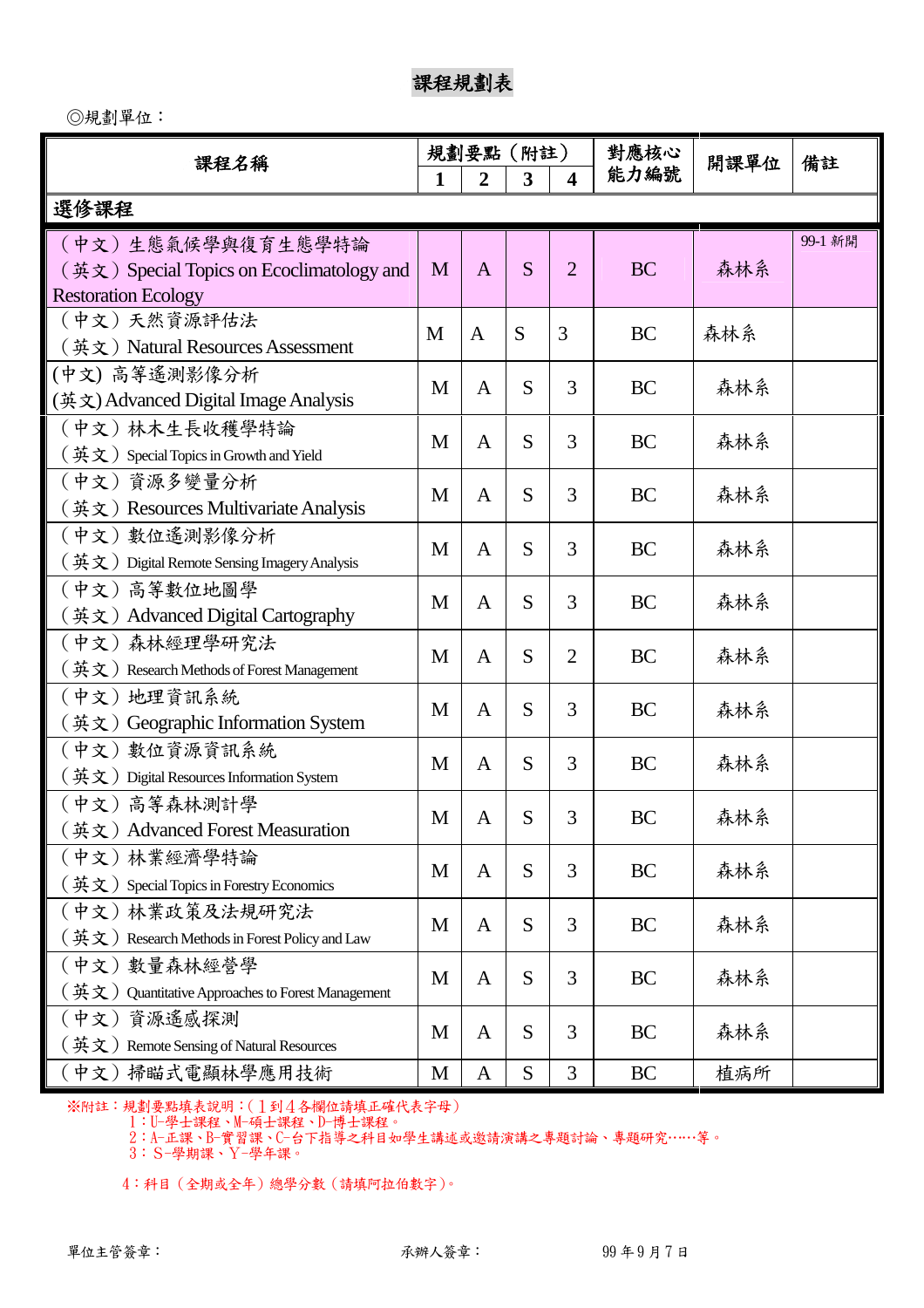◎規劃單位:

| (英文) Application of Electronic Microscopy                                      |   |              |   |   |           |     |  |
|--------------------------------------------------------------------------------|---|--------------|---|---|-----------|-----|--|
| in Forestry                                                                    |   |              |   |   |           |     |  |
| (中文) 數值分類學                                                                     | M | $\mathbf{A}$ | S | 3 | <b>BC</b> | 森林系 |  |
| (英文) Numerical Classification                                                  |   |              |   |   |           |     |  |
| (中文)生化分類學                                                                      | M | $\mathbf{A}$ | S | 3 | BC        | 森林系 |  |
| (英文) Biochemical Classification                                                |   |              |   |   |           |     |  |
| (中文)森林生態生理學                                                                    | M | A            | S | 3 | BC        | 森林系 |  |
| (英文) Forest Ecophysiology                                                      |   |              |   |   |           |     |  |
| (中文)生態生理學專題實驗                                                                  | M | A            | S | 3 | BC        | 森林系 |  |
| $(\frac{4}{11})$ Special Topics in Eco-Physiological Experiment                |   | B            |   |   |           |     |  |
| (中文)森林生態調查與分析                                                                  | M | $\mathbf{A}$ | S | 3 | BC        | 森林系 |  |
| (英文) Methods of Forest Vegetation Ecology                                      |   |              |   |   |           |     |  |
| (中文)現代育林問題                                                                     | M | A            | S | 2 | <b>BC</b> | 森林系 |  |
| $(\frac{\text{K}}{\text{K}} \times)$ Issues in Contemporary Silviculture       |   |              |   |   |           |     |  |
| (中文)空間生態學                                                                      | M | A            | S | 3 | <b>BC</b> | 森林系 |  |
| (英文) Spatial Ecology                                                           |   |              |   |   |           |     |  |
| (中文) 森林美學特論                                                                    | M | $\mathbf{A}$ | S | 3 | BC        | 森林系 |  |
| $($ 英文) Special Topics in Forest Esthetics                                     |   |              |   |   |           |     |  |
| (中文)森林防崩特論                                                                     | M | $\mathbf{A}$ | S | 3 | BC        | 森林系 |  |
| $($ 英文) Special Topics in Forest and Land Slide Control                        |   |              |   |   |           |     |  |
| (中文)林木育種學特論                                                                    | M | $\mathbf{A}$ | S | 3 | BC        | 森林系 |  |
| $(\frac{4}{x}x)$ Special Topics in Forest Tree Breeding                        |   |              |   |   |           |     |  |
| (中文)樹木學特論                                                                      | M | $\mathbf{A}$ | S | 3 | BC        | 森林系 |  |
| (英文) Special Topics in Dendrology                                              |   |              |   |   |           |     |  |
| (中文)森林生態學特論                                                                    | M | A            | S | 3 | BC        | 森林系 |  |
| ( 英文 ) Special Topics in Forest Ecology                                        |   |              |   |   |           |     |  |
| (中文) 育林學特論                                                                     | M | A            | S | 3 | <b>BC</b> | 森林系 |  |
| (英文) Special Topics in Silviculture                                            |   |              |   |   |           |     |  |
| (中文)林木遺傳學特論                                                                    | M | $\mathbf{A}$ | S | 3 | BC        | 森林系 |  |
| (英文) Special Topics in Forest Genetics                                         |   |              |   |   |           |     |  |
| (中文)林木數量遺傳學                                                                    | M | $\mathbf{A}$ | S | 2 | <b>BC</b> | 森林系 |  |
| (英文) Quantitative Forest Genetics                                              |   |              |   |   |           |     |  |
| (中文) 林木遺傳參數估計                                                                  | M | AB           | S | 3 | BC        | 森林系 |  |
| $(\frac{1}{N}, \frac{1}{N})$ Estimation of Genetics Parameters in Forest Trees |   |              |   |   |           |     |  |
| (中文)自然資源遺傳保育                                                                   | M | A            | S | 3 | BC        | 森林系 |  |

※附註:規劃要點填表說明:(1到4各欄位請填正確代表字母)

1:U-學士課程、M-碩士課程、D-博士課程。

2:A-正課、B-實習課、C-台下指導之科目如學生講述或邀請演講之專題討論、專題研究……等。

3:S-學期課、Y-學年課。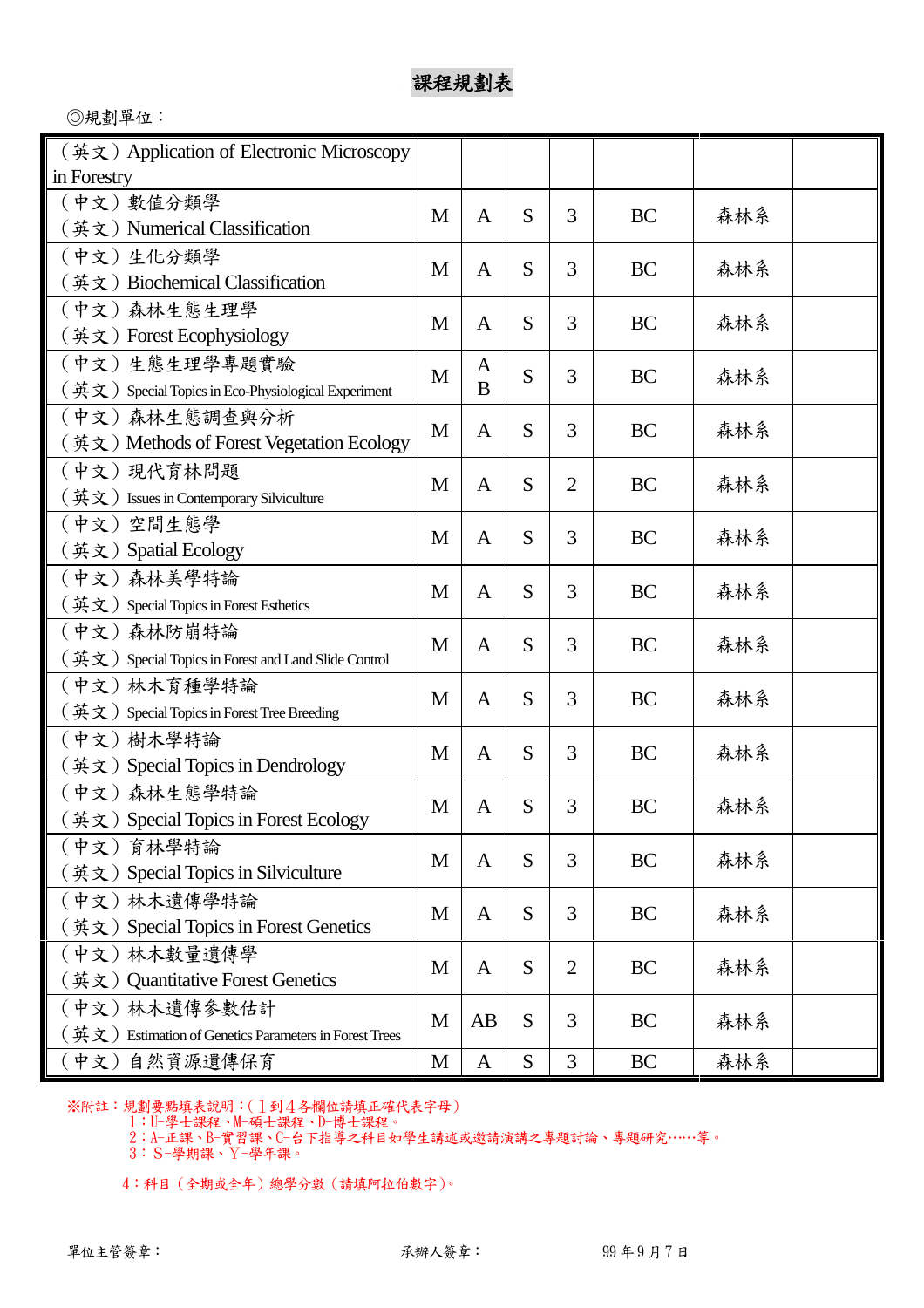◎規劃單位:

| $\ddot{\Phi} \dot{\Sigma}$ ) Genetic Conservation of Natural Resources |   |               |   |                |           |     |  |
|------------------------------------------------------------------------|---|---------------|---|----------------|-----------|-----|--|
| (中文)林木改良海外研習                                                           |   |               |   |                |           |     |  |
| $($ 英文) Overseas Study in Forest Tree Improvement                      | M | $\mathcal{C}$ | S | 1              | <b>BC</b> | 森林系 |  |
| (中文)林木遺傳育種研究法                                                          | M | $\mathcal{C}$ | S | $\overline{2}$ | <b>BC</b> | 森林系 |  |
| (英文) Research Methods of Forest Genetics and Breeding                  |   |               |   |                |           |     |  |
| (中文)森林土壤學特論                                                            | M | A             | S | 3              | BC        | 森林系 |  |
| $(\frac{4}{x}x)$ Special Topics in Forest Soil Science                 |   |               |   |                |           |     |  |
| (中文)林木菌根研究                                                             | M | A             | S | 3              | BC        | 森林系 |  |
| (英文) Tree Mycorrhizal Research                                         |   |               |   |                |           |     |  |
| (中文)木材化學特論                                                             | M | A             | S | 3              | <b>BC</b> | 森林系 |  |
| (英文) Special Topics in Wood Chemistry                                  |   |               |   |                |           |     |  |
| (中文)木材抽出物                                                              | M | A             | S | 3              | BC        | 森林系 |  |
| (英文)Wood Extractives                                                   |   |               |   |                |           |     |  |
| (中文)纖維素化學                                                              | M | A             | S | 3              | BC        | 森林系 |  |
| (英文) Cellulose Chemistry                                               |   |               |   |                |           |     |  |
| (中文)木材性質學特論                                                            | M | A             | S | 3              | BC        | 森林系 |  |
| (英文) Special Topics in Wood Properties                                 |   |               |   |                |           |     |  |
| (中文)紙張性質學特論                                                            | M | A             | S | 3              | BC        | 森林系 |  |
| $(\nexists \times)$ Special Topics in Paper Properties                 |   |               |   |                |           |     |  |
| (中文)木材加工學特論                                                            | M | A             | S | 3              | <b>BC</b> | 森林系 |  |
| (英文) Special Topics in Wood Processing                                 |   |               |   |                |           |     |  |
| (中文) 木材利用學特論                                                           | M | A             | S | 3              | <b>BC</b> | 森林系 |  |
| $(\nexists \times)$ Special Topics in Wood Utilization                 |   |               |   |                |           |     |  |
| (中文)木材膠合原理                                                             | M | A             | S | 3              | BC        | 森林系 |  |
| (英文) Theory of Wood Adhesions                                          |   |               |   |                |           |     |  |
| (中文)生物質木材膠合劑                                                           | M | A             | S | 3              | BC        | 森林系 |  |
| (英文) Biomass Wood Adhesives                                            |   |               |   |                |           |     |  |
| (中文) 木材膠合劑性能檢定原理                                                       |   |               |   |                |           |     |  |
| $(\frac{4}{3}x)$ Testing Theory for Performance of                     | M | A             | S | 3              | BC        | 森林系 |  |
| <b>Wood Adhesives</b><br>(中文) 木質材料學特論                                  |   |               |   |                |           |     |  |
| $(\frac{4}{x} x)$ Special Topics in Wood-Based Materials               | M | A             | S | 3              | BC        | 森林系 |  |
| (中文)紙漿學特論                                                              |   |               |   |                |           |     |  |
| ( 英文 ) Special Topics in Pulping                                       | M | A             | S | 3              | <b>BC</b> | 森林系 |  |
| (中文) 樹脂化學                                                              | M | A             | S | 3              | BC        | 森林系 |  |

※附註:規劃要點填表說明:(1到4各欄位請填正確代表字母)

1:U-學士課程、M-碩士課程、D-博士課程。

2:A-正課、B-實習課、C-台下指導之科目如學生講述或邀請演講之專題討論、專題研究……等。

3:S-學期課、Y-學年課。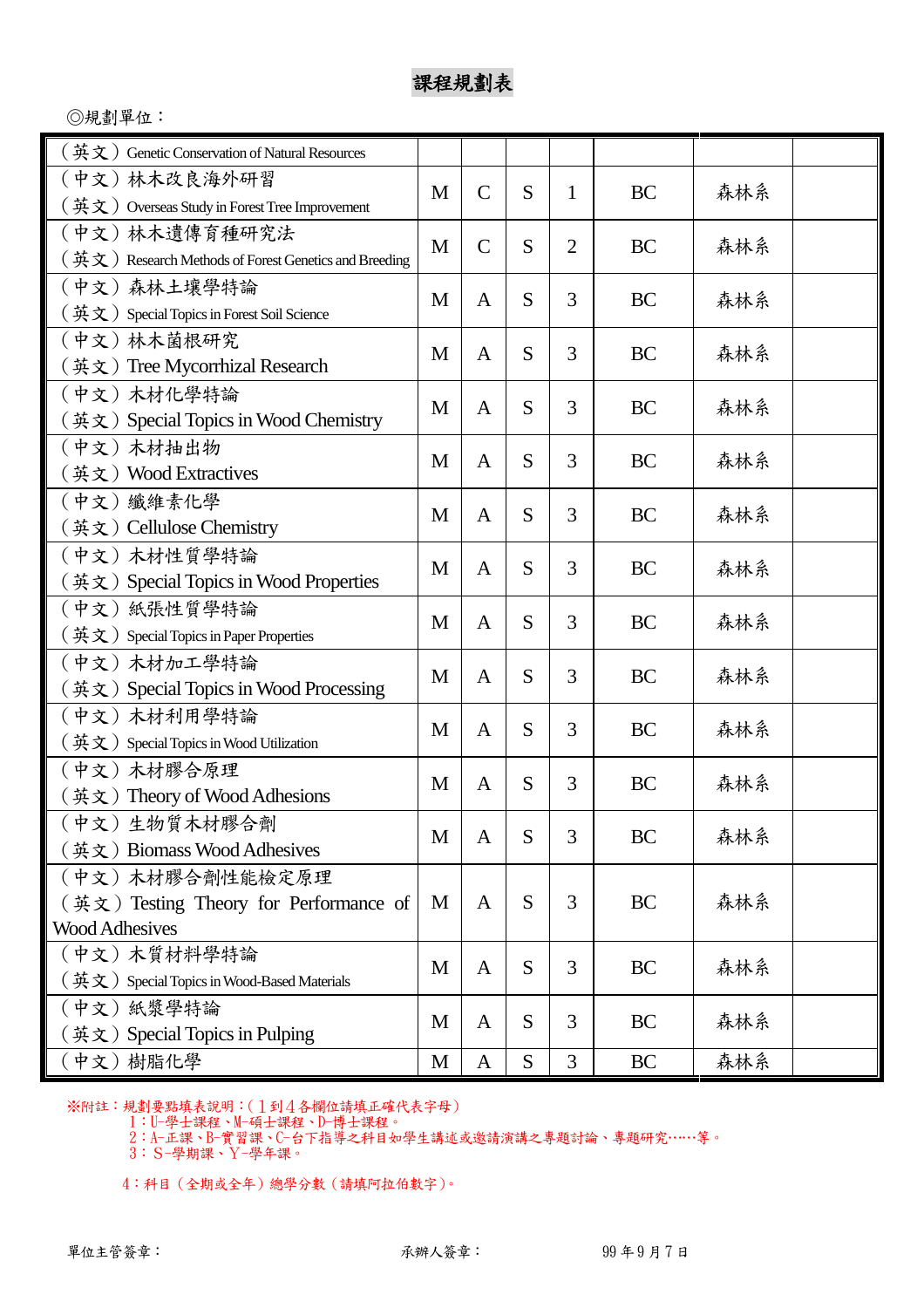◎規劃單位:

| (英文)Resin Chemistry                                                                |   |                |   |                |           |     |  |
|------------------------------------------------------------------------------------|---|----------------|---|----------------|-----------|-----|--|
| (中文) 改良木材學特論                                                                       |   |                |   |                |           |     |  |
| (英文) Special Topics in Improved Wood                                               | M | A              | S | 3              | BC        | 森林系 |  |
| (中文)生物質能源及化學利用特論                                                                   | M |                | S | 3              | <b>BC</b> | 森林系 |  |
| $($ 英文) Special Topics on Biomass Energy and Chemicals                             |   | A              |   |                |           |     |  |
| (中文)再生性資源製造膠合劑                                                                     | M | A              | S | 3              | BC        | 森林系 |  |
| $(\frac{4}{11})$ Adhesives from Renewable Resources                                |   |                |   |                |           |     |  |
| (中文)木材塗料學特論                                                                        | M | A              | S | 3              | BC        | 森林系 |  |
| (英文) Special Topics in Wood Coatings                                               |   |                |   |                |           |     |  |
| (中文) 環境取樣學                                                                         | M | A              | S | 3              | <b>BC</b> | 森林系 |  |
| (英文) Environmental Sampling                                                        |   |                |   |                |           |     |  |
| (中文) 木材保存學特論                                                                       | M | A              | S | 3              | BC        | 森林系 |  |
| $(\frac{4}{x}x)$ Special Topics in Wood Preservation                               |   |                |   |                |           |     |  |
| (中文) 森林經營及林政文獻研讀                                                                   |   |                |   |                |           |     |  |
| $(\frac{\pi}{2}, \frac{\pi}{2})$ Review of Literature in Forest                    | M | $\mathcal{C}$  | Y | $\overline{2}$ | <b>BC</b> | 森林系 |  |
| Management and Forest Policy                                                       |   |                |   |                |           |     |  |
| (中文)林業經濟文獻研讀                                                                       | M | $\mathcal{C}$  | Y | $\overline{2}$ | <b>BC</b> | 森林系 |  |
| $(\frac{4}{x}x)$ Review of Literature in Forestry Economics                        |   |                |   |                |           |     |  |
| (中文) 資源調查與測計文獻研讀                                                                   |   |                |   |                |           |     |  |
| (英文) Review of Literature in Forest                                                | M | $\mathcal{C}$  | Y | $\overline{2}$ | <b>BC</b> | 森林系 |  |
| <b>Inventory and Mensuration</b>                                                   |   |                |   |                |           |     |  |
| (中文) 遙測及地理資訊文獻研讀                                                                   |   |                |   |                |           |     |  |
| $(\frac{1}{2}, \frac{1}{2})$ Review of Literature in Remote                        | M | $\mathcal{C}$  | Y | $\overline{2}$ | <b>BC</b> | 森林系 |  |
| Sensing and Geographical Information Science                                       |   |                |   |                |           |     |  |
| (中文)森林植物分類文獻研讀                                                                     | M | $\overline{C}$ | Y | $\overline{2}$ | BC        | 森林系 |  |
| $(\frac{K}{N})$ Review of Literature in Taxnomy of Forest Plants<br>(中文)森林生態森林文獻研讀 |   |                |   |                |           |     |  |
| $(\frac{4}{11}, \frac{1}{11})$ Review of Literature in Forest Ecology              | M | $\mathcal{C}$  | Y | $\overline{2}$ | <b>BC</b> | 森林系 |  |
| (中文)生態生理文獻研讀                                                                       |   |                |   |                |           |     |  |
| $(\frac{\text{K}}{\mathcal{X}})$ Review of Literature in Ecophysiology             | M | $\mathcal{C}$  | Y | $\overline{2}$ | BC        | 森林系 |  |
| (中文) 育林文獻研讀                                                                        |   |                |   |                |           |     |  |
| $(\frac{4}{11})$ Review of Literature in Silviculture                              | M | $\mathcal{C}$  | Y | $\overline{2}$ | BC        | 森林系 |  |
| (中文)林木遺傳育種文獻研讀                                                                     |   |                |   |                |           |     |  |
| (英文) Review of Literature in Forest Genetics                                       | M | $\mathcal{C}$  | Y | $\overline{2}$ | BC        | 森林系 |  |
| and Tree Breeding                                                                  |   |                |   |                |           |     |  |
| (中文)森林土壤與菌根文獻研讀                                                                    | M | $\mathcal{C}$  | Y | $\overline{2}$ | BC        | 森林系 |  |

※附註:規劃要點填表說明:(1到4各欄位請填正確代表字母)

1:U-學士課程、M-碩士課程、D-博士課程。

2:A-正課、B-實習課、C-台下指導之科目如學生講述或邀請演講之專題討論、專題研究……等。

3:S-學期課、Y-學年課。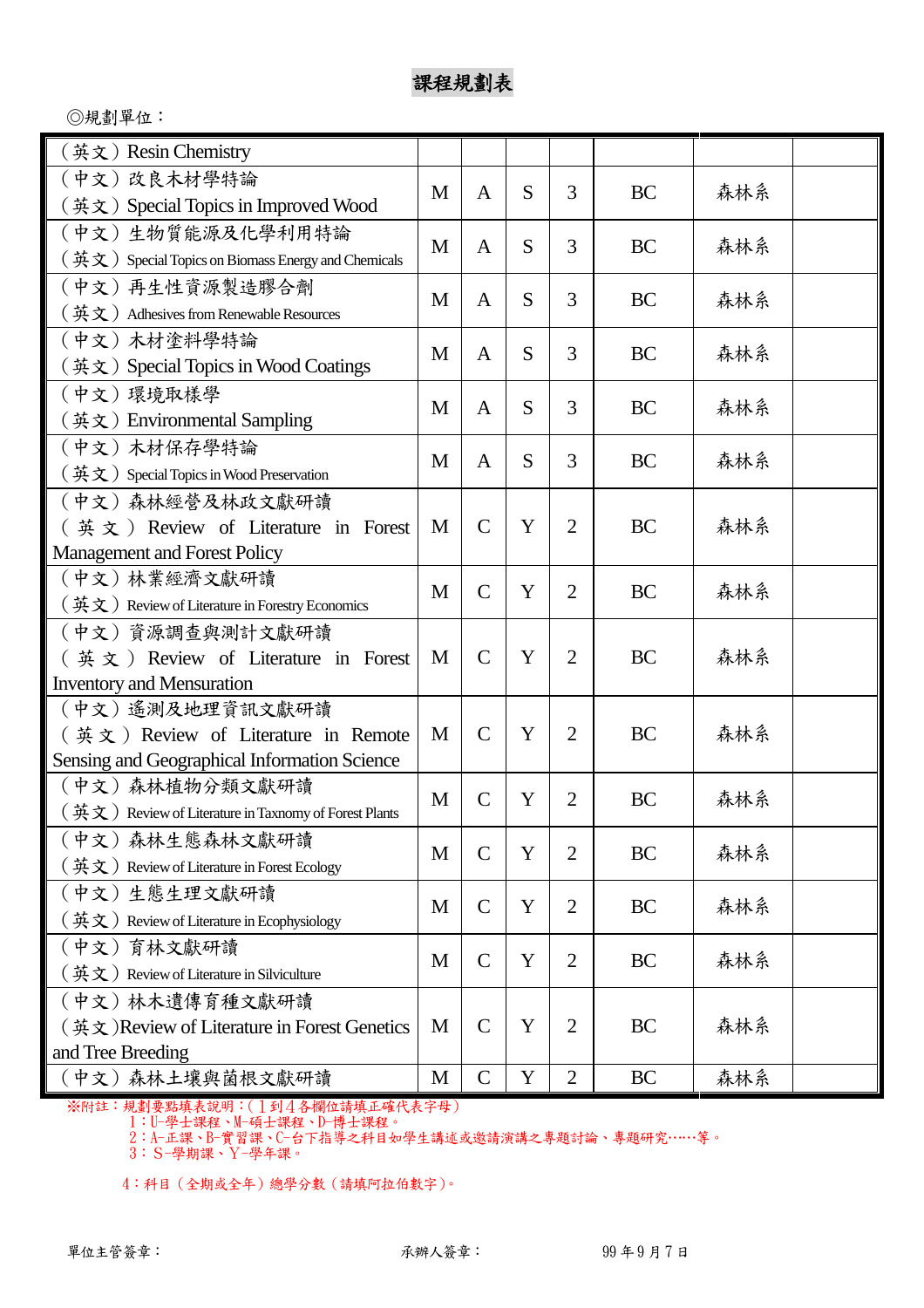◎規劃單位:

| $\left(\frac{1}{11}\times1\right)$ Review of Literature in Forest Soil and Mycorrhiza  |   |                |   |                |           |     |  |
|----------------------------------------------------------------------------------------|---|----------------|---|----------------|-----------|-----|--|
| (中文)森林文獻研讀                                                                             |   |                |   |                |           |     |  |
| (英文) Review of Literature in Forestry                                                  | M | $\mathcal{C}$  | Y | $\overline{2}$ | BC        | 森林系 |  |
| (中文) 紙漿與造紙文獻研讀                                                                         |   |                |   |                |           |     |  |
| $($ 英文) Review of Literature in Sulphite and Kraft Pulps                               | M | $\mathsf{C}$   | Y | $\overline{2}$ | BC        | 森林系 |  |
| (中文)造紙文獻研讀                                                                             |   |                |   |                |           |     |  |
| $($ 英文) Review of Literature in Paper Making                                           | M | $\mathcal{C}$  | Y | $\overline{2}$ | BC        | 森林系 |  |
| (中文)木質材料文獻研讀                                                                           | M | $\overline{C}$ | Y | $\overline{2}$ | BC        | 森林系 |  |
| $(\, \maltes{\#}\,\dot{\mathbf{x}} \,)\,$ Review of Literature in Wood-Based Materials |   |                |   |                |           |     |  |
| (中文)木材化學文獻研讀                                                                           | M | $\mathsf{C}$   | Y | $\overline{2}$ | <b>BC</b> | 森林系 |  |
| $(\frac{4}{11})$ Review of Literature in Wood Chemistry                                |   |                |   |                |           |     |  |
| (中文) 木材乾燥與鑑別文獻研讀                                                                       |   |                |   |                |           |     |  |
| (英文) Review of Literature in Wood Drying                                               | M | $\mathcal{C}$  | Y | 2              | BC        | 森林系 |  |
| and Identification                                                                     |   |                |   |                |           |     |  |
| (中文)再生性資源與膠合劑文獻研讀                                                                      |   |                |   |                |           |     |  |
| (英文) Review of Literature in Biocomposites                                             | M | $\mathcal{C}$  | Y | $\overline{2}$ | BC        | 森林系 |  |
| and Adhesives                                                                          |   |                |   |                |           |     |  |
| (中文)家具製造與木材塗裝文獻研讀                                                                      |   |                |   |                |           |     |  |
| $(\frac{4}{1}x)$ Review of Literature in Furniture                                     | M | $\mathcal{C}$  | Y | 2              | BC        | 森林系 |  |
| Making and Wood Finishing                                                              |   |                |   |                |           |     |  |
| (中文)林產文獻研讀                                                                             | M | $\overline{C}$ | Y | 2              | BC        | 森林系 |  |
| $(\frac{4}{11})$ Review of Literature in Forest Products                               |   |                |   |                |           |     |  |
| (中文)森林化學文獻研讀                                                                           | M | $\mathcal{C}$  | Y | $\overline{2}$ | BC        | 森林系 |  |
| $(\frac{4}{x}x)$ Review of Literature in Tree Chemistry                                |   |                |   |                |           |     |  |
| (中文)森林水化學與養分循環文獻研讀                                                                     |   |                |   |                |           |     |  |
| (英文) Review of Literature in Water                                                     | M | $\mathcal{C}$  | Y | 2              | BC        | 森林系 |  |
| <b>Chemistry and Nutrient Cycling in Forest</b><br>(中文)生質能源文獻研讀                        |   |                |   |                |           |     |  |
| $(\frac{K}{N}, \frac{K}{N})$ Review of Literature in Biomass Energy                    | M | $\mathsf{C}$   | Y | $\overline{2}$ | BC        | 森林系 |  |
| (中文)森林遊樂文獻研讀                                                                           |   |                |   |                |           |     |  |
| $(\frac{4}{11})$ Review of Literature in Forest Recreation                             | M | $\mathcal{C}$  | Y | $\overline{2}$ | BC        | 森林系 |  |
| (中文)林產產業分析與營運評估                                                                        |   |                |   |                |           |     |  |
| $(\nexists \in \mathcal{X})$ Analysis and Operation Evaluation of                      | M | A              | S | 3              | BC        | 森林系 |  |
| <b>Forest Products Industry</b>                                                        |   |                |   |                |           |     |  |
| (中文)木材比較解剖學                                                                            |   |                |   |                |           |     |  |
| (英文) Comparative Wood Anatomy                                                          | M | A              | S | 3              | <b>BC</b> | 森林系 |  |

※附註:規劃要點填表說明:(1到4各欄位請填正確代表字母)

1:U-學士課程、M-碩士課程、D-博士課程。

2:A-正課、B-實習課、C-台下指導之科目如學生講述或邀請演講之專題討論、專題研究……等。

3:S-學期課、Y-學年課。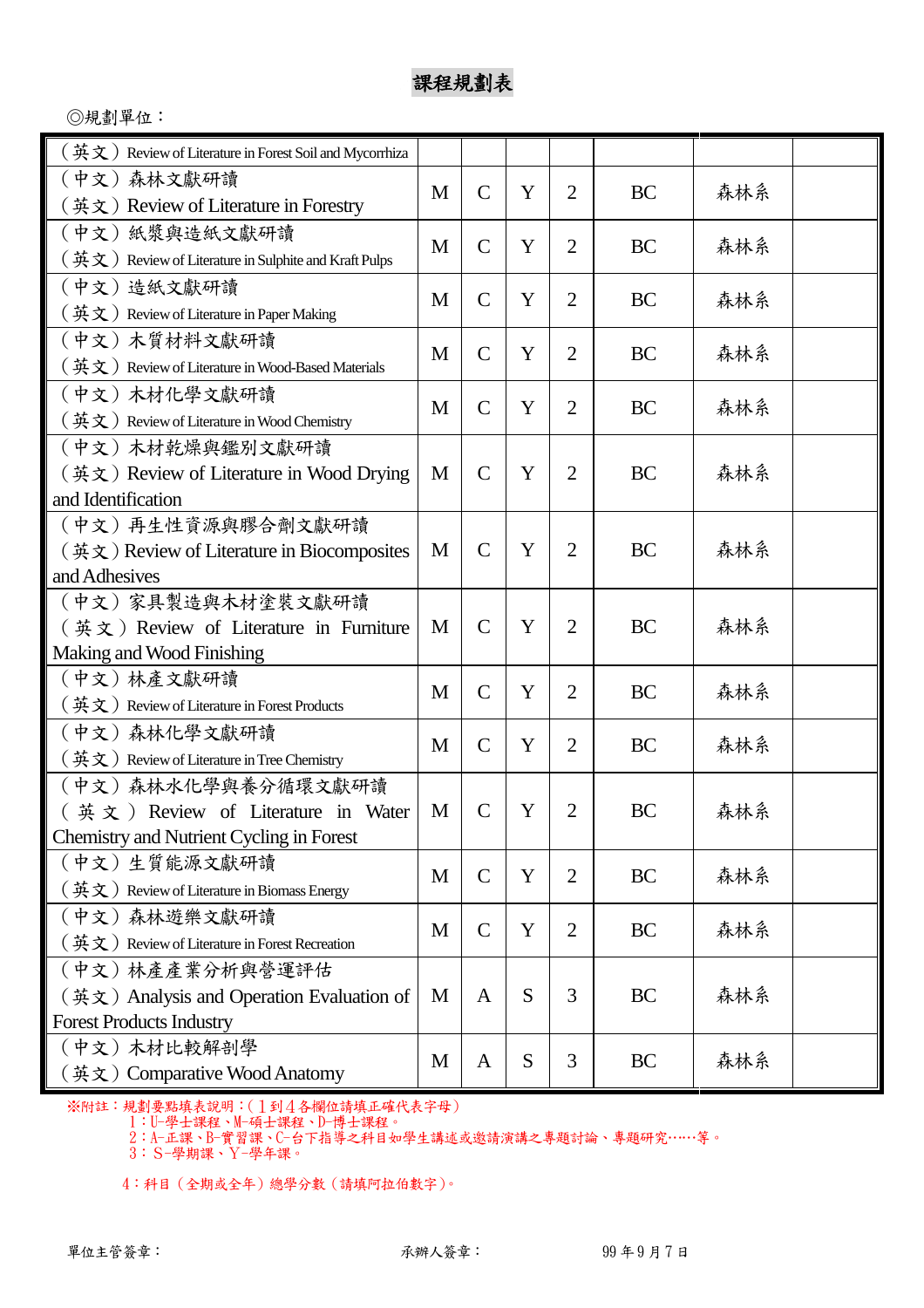◎規劃單位:

| (中文) 支序學<br>(英文) Cladistics                                                   | M | $\overline{A}$ | S | 3              | <b>BC</b> | 森林系 |  |
|-------------------------------------------------------------------------------|---|----------------|---|----------------|-----------|-----|--|
| (中文) 植物拉丁文                                                                    |   |                |   |                |           |     |  |
| (英文) Botanical Latin                                                          | M | A              | S | 3              | BC        | 森林系 |  |
| (中文) 森林生態系的生物地質化學                                                             |   |                |   |                |           |     |  |
| $($ 英文) Biogeochemistry in Forest Ecosystem                                   | M | A              | S | 2              | BC        | 森林系 |  |
| (中文)生態系經營學                                                                    |   |                |   |                |           |     |  |
| (英文) Ecosystem Management                                                     | M | $\mathbf{A}$   | S | $\overline{2}$ | BC        | 森林系 |  |
| (中文) 野生動物棲息地經營                                                                |   |                |   |                |           |     |  |
| (英文) Wildlife Habitat Management                                              | M | A              | S | 3              | BC        | 森林系 |  |
| (中文) 自然資源規劃                                                                   |   |                |   |                |           |     |  |
| (英文) Natural Resources Planning                                               | M | A              | S | 3              | <b>BC</b> | 森林系 |  |
| (中文)衝突管理與危機處理                                                                 |   |                |   |                |           |     |  |
| $(\frac{4}{11})$ Conflict Management and Crisis Treatment                     | M | A              | S | 2              | <b>BC</b> | 森林系 |  |
| (中文)氣候變遷對策                                                                    | M | A              | S | $\overline{2}$ | BC        | 森林系 |  |
| (英文) Climate Change Policy                                                    |   |                |   |                |           |     |  |
| (中文) 生態模式學                                                                    |   |                |   |                |           |     |  |
| (英文) Ecological Modeling                                                      | M | $\mathbf{A}$   | S | 2              | <b>BC</b> | 森林系 |  |
| (中文)植物多酚成份                                                                    | M | A              | S | $\overline{2}$ | <b>BC</b> | 森林系 |  |
| (英文) Plant Polyphenol                                                         |   |                |   |                |           |     |  |
| (中文) 森林化學儀器分析                                                                 | M | A              | S | 3              | <b>BC</b> | 森林系 |  |
| $($ 英文) Instrumental Analysis of Forestry Chemistry                           |   |                |   |                |           |     |  |
| (中文) 林木代謝產物生物活性研究法                                                            |   |                |   |                |           |     |  |
| $(\frac{K}{N}, \frac{K}{N})$ Methods in Bioactivities Analysis of Metabolites | M | $\mathbf{A}$   | S | $\overline{2}$ | <b>BC</b> | 森林系 |  |
| from Woody Plants                                                             |   |                |   |                |           |     |  |
| (中文)濱水區經營                                                                     | M | A              | S | 2              | <b>BC</b> | 森林系 |  |
| (英文) Riparian Management                                                      |   |                |   |                |           |     |  |
| (中文)植物代謝體學                                                                    | M | A              | S | $\overline{2}$ | <b>BC</b> | 森林系 |  |
| (英文) Plant Metabonomics                                                       |   |                |   |                |           |     |  |
| (中文)植物代謝體學分析技術                                                                | M | B              | S | 2              | BC        | 森林系 |  |
| (英文) Methods in Plant Metabonomics                                            |   |                |   |                |           |     |  |
| (中文) 植物生物反應器                                                                  | M | AB             | S | $\overline{2}$ | BC        | 森林系 |  |
| (英文) Plant Bioreactor                                                         |   |                |   |                |           |     |  |
| (中文) 木材物理學特論                                                                  | M | A              | S | 2              | BC        | 森林系 |  |
| (英文) Special Topics in Wood Physics                                           |   |                |   |                |           |     |  |

※附註:規劃要點填表說明:(1到4各欄位請填正確代表字母)

1:U-學士課程、M-碩士課程、D-博士課程。

2:A-正課、B-實習課、C-台下指導之科目如學生講述或邀請演講之專題討論、專題研究……等。

3:S-學期課、Y-學年課。